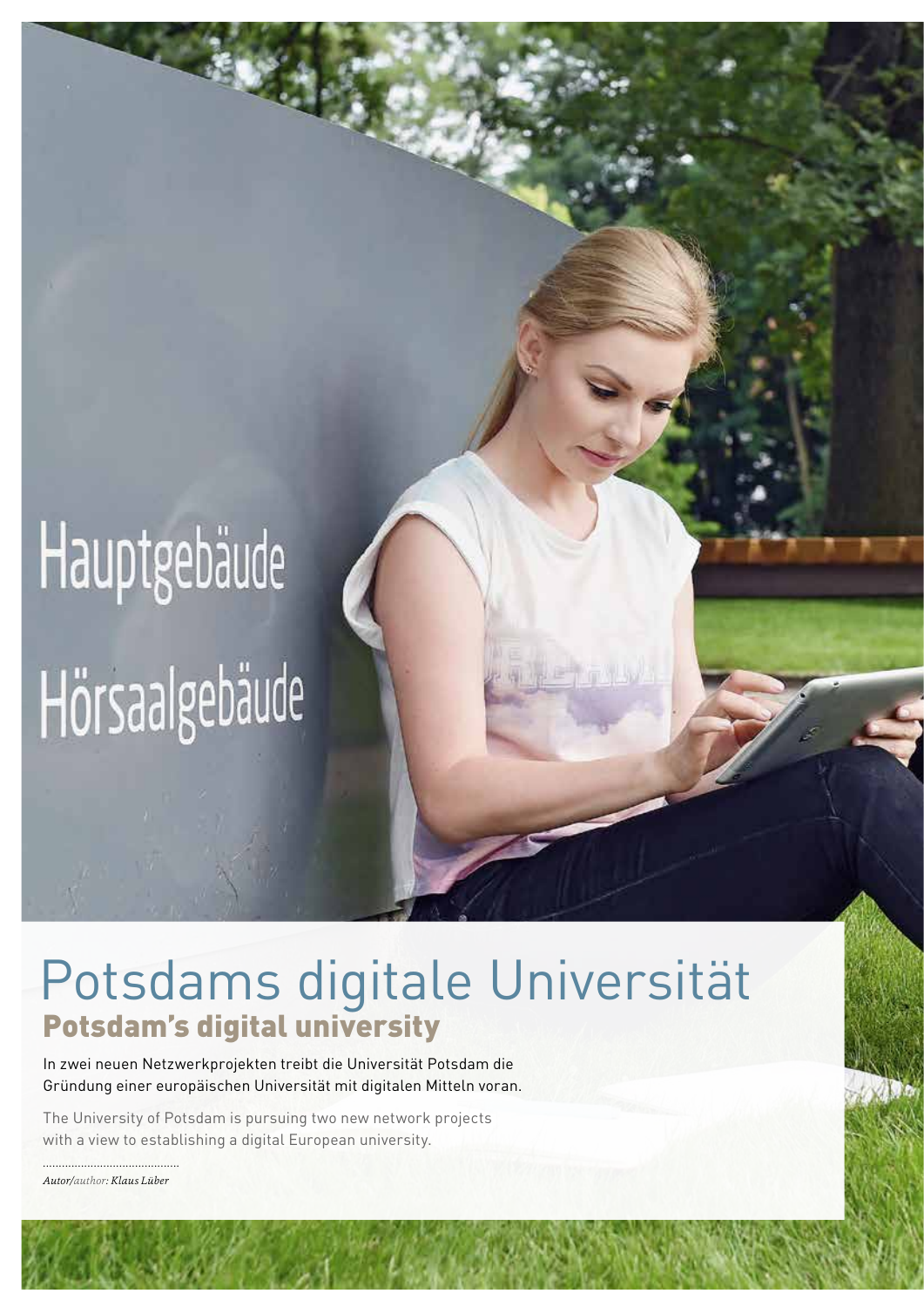## POTSDAM

ANFANG MÄRZ 2020 fand in Istanbul die Bildungsmesse Eurasia Higher Education Summit (EURIE) statt. Mit vertreten war auch eine Delegation der Universitäten Potsdam, Paris Nanterre, Pécs aus Ungarn und Cagliari aus Italien, die das Hochschulnetzwerk EDUC – European Digital UniverCity vorstellten. Insgesamt sechs Universitäten aus Deutschland, Frankreich, Italien, Tschechien und Ungarn hatten sich 2019 zu der Allianz zusammengefunden, um das von der EU entwickelte Konzept einer länderübergreifenden Europäischen Universität voranzutreiben. "Für viele Messebesucher war es zunächst etwas irritierend, über unserem Stand den Schriftzug Europa zu lesen. Normalerweise wird dort ja immer ein spezifisches Land angegeben", erinnert sich EDUC-Projektmanagerin Dr. Katja Jung von der Universität Potsdam, die das Konsortium federführend leitet. "Das hat mir dann noch einmal vor Augen gehalten, wie revolutionär das ist, was hier passiert."

#### » Durch die Vereinheitlichung von Studiengängen haben wir eine wichtige Grundlage für mehr Mobilität geschaffen

Das ist nicht übertrieben. EDUC, so heißt es im Mission Statement des Projektes, habe kein geringeres Ziel als die Gründung einer voll integrierten Europäischen Universität mit Studierenden, Forschenden und Verwaltungsmitarbeitern, die an verschiedenen Hochschulen lernen und arbeiten, unabhängig von der Größe, Sprache und fachlichen Ausrichtung. Dies möglichst ohne administrative, kulturelle und soziale Hindernisse und damit durchaus im Sinne einer Vertiefung des Bolognaprozesses, wie Jung erklärt. "Natürlich haben wir durch die Vereinheitlichung von Studiengängen und -abschlüssen eine wichtige Grundlage für mehr Mobilität unter Studierenden geschaffen", so Jung. "Was aber nach wie vor noch nicht gut funktioniert, ist die Harmonisierung der Anerkennung von Leistungsnachweisen – obwohl das eines der Kernziele der Bolognareformen war."

#### SCHWERPUNKT DIGITALISIERUNG

Unter anderem hier will das Netzwerk EDUC, das als eine von 17 Allianzen bis Herbst 2022 im Rahmen des EU-Programms "Europäische Hochschulen" gefördert

Sechs europäische Universitäten beteiligen sich an EDUC – aus Deutschland ist die Universität Potsdam mit dabei.

Six European universities are taking part in EDUC – from Germany, the University of Potsdam is one.

å

IN EARLY MARCH 2020, the Eurasia Higher Education Summit (EURIE) was held in Istanbul. Those attending included a delegation from the universities of Potsdam, Paris Nanterre, Pécs from Hungary and Cagliari from Italy, who came to present the EDUC – European Digital UniverCity higher education network. In 2019, a total of six universities from Germany, France, Italy, the Czech Republic and Hungary had joined forces to create the alliance with a view to implementing the idea – developed by the EU – of a cross-border European university. "Many visitors to the summit found it somewhat confusing at first to read the word Europe emblazoned above our booth. Normally they would expect to see the name of a specific country," recalls EDUC project manager Dr. Katja Jung from the University of Potsdam, which heads up the consortium. "This opened my eyes once again to just how revolutionary this whole undertaking is."

#### » By standardising degree courses we have created an important basis for greater mobility

This is no exaggeration. EDUC, as the project's mission statement outlines, has no lesser objective than to establish a fully-integrated European university with students, researchers and administrative staff learning and working at different universities, regardless of size, language and subject orientation. The idea is that this should be achieved as far as possible without any administrative, cultural or social hurdles, and thus entirely in keeping with the concept of an expanded Bologna process, as Jung explains. "Of course, by standardising degree courses and qualifications we have created an important basis for greater student mobility," says Jung. "However, what does not work well as yet is the harmonised recognition of academic credits – even though this was one of the core objectives of the Bologna reforms."

#### FOCUSING ON DIGITISATION

This is one of the areas that the EDUC network, which is one of 17 alliances to receive funding until the autumn of 2022 within the framework of the EU's "Euro-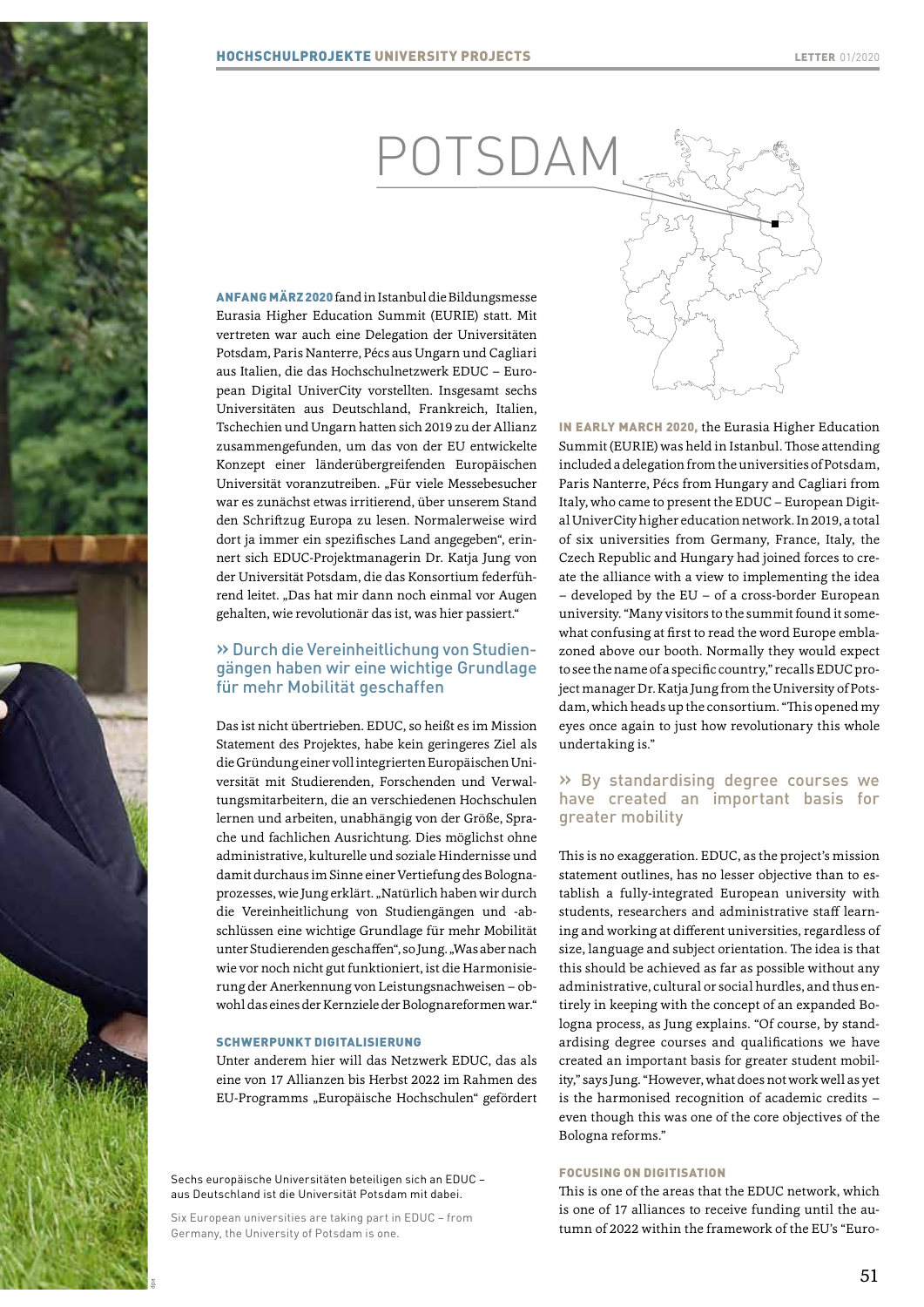

Bernard Bialorucki/Alamy Stock Photo

#### Digitale Angebote sind der Kern der European Digital UniverCity – das schließt weit mehr ein als die digitale Lehre.

Digital services are the core element of the European Digital UniverCity – which encompasses far more than just digital teaching.







Die Universität Potsdam hat drei Standorte: Der Campus Neues Palais grenzt an den Park Sanssouci. Die neue Bibliothek (oben) gehört zum Campus Golm, die Mensa (links) ist Teil des Campus Griebnitzsee.

The University of Potsdam has three campus sites: The Campus Neues Palais borders Park Sanssouci. The new library (top) is part of Campus Golm, while the canteen (left) is to be found at Campus Griebnitzsee.

**D** wird, ansetzen. Und zwar mithilfe der Digitalisierung, die sie als European Digital UniverCity bereits im Namen trägt und den thematischen Schwerpunkt des Netzwerkes bildet. "Studierende sollen in Zukunft die Möglichkeit haben, nach einem Semester im Ausland Leistungspunkte über eine digitale Plattform automatisch anrechnen zu lassen, statt den mühsamen Weg über die Hochschulverwaltung gehen zu müssen." Zu diesen "digitalen Services", eines von drei formulierten Hauptzielen der Hochschulallianz, gehört auch die Zuarbeit beim Projekt eines europäischen Studierendenausweises. Nachweis des Studierendenstatus, der Besuch der Mensa, der Zugriff auf die Bibliothek, die Nutzung des öffentlichen Nahverkehrs – all dies soll für Studierende im Auslandssemester zentral über eine Chipkarte organisiert werden können. "Wir wollen im Rahmen unseres Netzwerks im Förderzeitraum einen Testfall schaffen, um zu klären: Was kann und sollte ein solcher Service leisten? Und wo werden die Daten gespeichert?", so Jung.

pean Universities Initiative" programme, is keen to E

address. And it intends to do so by means of digitisation: as the name European Digital UniverCity already indicates, digitisation is the network's thematic focus. "In the future, students should have the opportunity to get credits obtained during a semester abroad added automatically via a digital platform rather than having to undergo the laborious process of involving the university's administration department." Such "digital services", which form one of the three main goals set out by the university alliance, also include helping to make a European student ID a reality. Proof of student status, canteen visits, access to the library, use of local public transport – all of this is to be arranged centrally via a chip card for students on a semester abroad. "During the funding period, we want to create a test case within our network to work out what can and should be covered by such services. And to think about where the data could be stored," says Jung.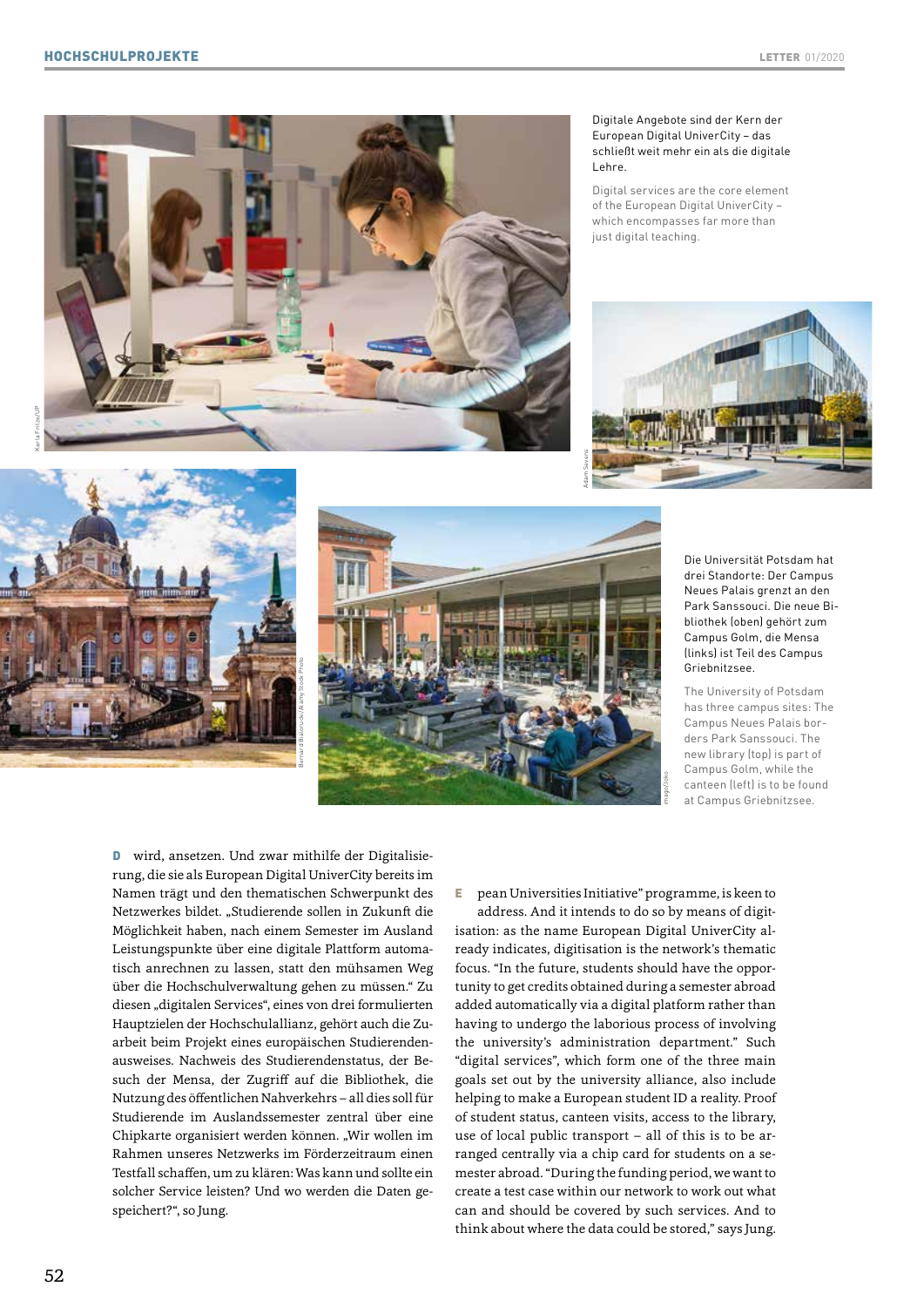D Zwei weitere wichtige Themen sollen die virtuelle E Lehre sein, mit dem Ziel, Lehraktivitäten unter den einzelnen Teilnehmenden des Netzwerkes immer stärker zu vernetzen und damit zusammenhängend die Etablierung einer sogenannten virtuellen Mobilität, etwa über die Zusammenstellung internationaler Peer-Learning-Groups bei der Bearbeitung spezifischer Studienmodule. "In zehn Jahren soll es Studierenden im Rahmen unserer europäischen Allianz möglich sein, Zeitraum, Ort und Inhalt ihres Studiums weitgehend selbst zu bestimmen", so der Vizepräsident für Internationales, Alumni und Fundraising der Universität Potsdam, Professor Florian Schweigert. So werde eine neue Qualität der Zusammenarbeit in Lehre und Forschung erreicht.

#### » EDUC lebt aus der Diversität der Kompetenzen und Schwerpunkte der Partner

Durchaus von Vorteil hierbei dürfte es sein, dass die Universität Potsdam sich auch im Rahmen eines weiteren Projektes stark engagiert, das sich den Chancen der Digitalisierung für den Hochschulbetrieb verschrieben hat. Aus dem sogenannten "Digital Education Action Plan" der Europäischen Kommission entstand 2018 das Forschungsnetzwerk "Online Pedagogical Resources for European Universities" (OpenU). Ziel ist die Schaffung einer gemeinsamen digitalen Infrastruktur, um Lehre und Lernen, Kooperationen und Mobilität digital zu stärken, Grenzen abzubauen und die Internationalisierung europäischer Hochschuleinrichtungen digital weiterzuentwickeln. Zu den Förderern gehört auch der DAAD, der die Universität Potsdam zudem im Rahmen des nationalen Begleitprogramms zur EU-Initiative "Europäische Hochschulen" unterstützt.

#### KOMPETENZEN BÜNDELN

Das EDUC-Netzwerk baut auf langjährigen Lehr- und Forschungskooperationen zwischen den Hochschulen

Another important topic is to be virtual teaching, the objective being to interlink the teaching activities pursued by the individual network participants to an increasing extent and consequently to establish "virtual mobility", for example by creating international peer learning groups to work on specific course modules. "In ten years, we hope that our European alliance will enable students to determine the period, place and content of their degree courses largely themselves," explains Professor Florian Schweigert, Vice President for International Affairs, Alumni and Fundraising at the University of Potsdam. This, he adds, will bring about a new quality of collaboration in teaching and research.

#### » EDUC thrives thanks to the diversity of its partners' competencies and specialist fields

It is doubtless an advantage in this context that the University of Potsdam is also heavily involved in another project devoted to the opportunities that digitisation can offer in higher education. In 2018, the "Digital Education Action Plan" of the European Commission led to the "Online Pedagogical Resources for European Universities" (OpenU) research network. Its aim is to establish a common digital infrastructure with a view to digitally enhancing teaching, learning, cooperation and mobility, while at the same time dismantling borders and advancing the internationalisation of European higher education institutions by digital means. Its funders include the DAAD, which additionally supports the University of Potsdam within the framework of Germany's national programme to accompany the EU's "European Universities Initiative".

#### POOLING COMPETENCIES

The EDUC network is based on longstanding teaching and research cooperation between the universities,





MASARYK UNIVERSITY







#### DAS EDUC-NETZWERK

Hauptverantwortlich für die Koordination der Allianz ist die **Universität Potsdam**, zu deren Kernkompetenz der Technologieund Wissenstransfer in der Digitalisierung zählt. Erster Partner im Netzwerkaufbau war die **Université Paris Nanterre**, deren Schwerpunkt in den Sozialwissenschaften liegt. Markenzeichen der **Université de Rennes I** ist ein naturwissenschaftlich ausgerichtetes Forschungsprofil mit dem Schwerpunkt Digitale Transformation. Die **Masaryk Universität** im tschechischen Brno, eine der renommiertesten Hochschulen in Mitteleuropa, hat Expertise in barrierefreier Mobilität. Die ungarische **Universität Pécs** sieht ihre Hauptaufgabe in der regionalen Vernetzung von Forschung und Wirtschaft und ist bekannt für ihre medizinische Fakultät. Zu den Zielen der **Università degli Studi di Cagliari** auf Sardinien zählt die frühe Einbindung von Studierenden in die Forschung mit Schwerpunkt in den Natur- und Rechtswissenschaften.

#### THE EDUC NETWORK

The **University of Potsdam**, whose core competencies include technology and knowledge transfer in digitisation, is chiefly responsible for coordinating the alliance. The first partner to help build up the network was the **University Paris Nanterre**, where the focus is on the social sciences. The **Université de Rennes I** is known for a natural sciences research profile and specialises in digital transformation. One of Central Europe's most renowned universities, the **Masaryk University** in the Czech town of Brno has expertise in barrier-free mobility. The Hungarian **University of Pécs** sees its remit primarily in creating regional networks of research and industry, and is known for its medical faculty. One of the objectives of the **University of Cagliari** in Sardinia is to involve students in research at an early stage, with a particular focus on the natural sciences and law.

[www.uni-potsdam.de/de/international/projekte](http://www.uni-potsdam.de/de/international/projekte)